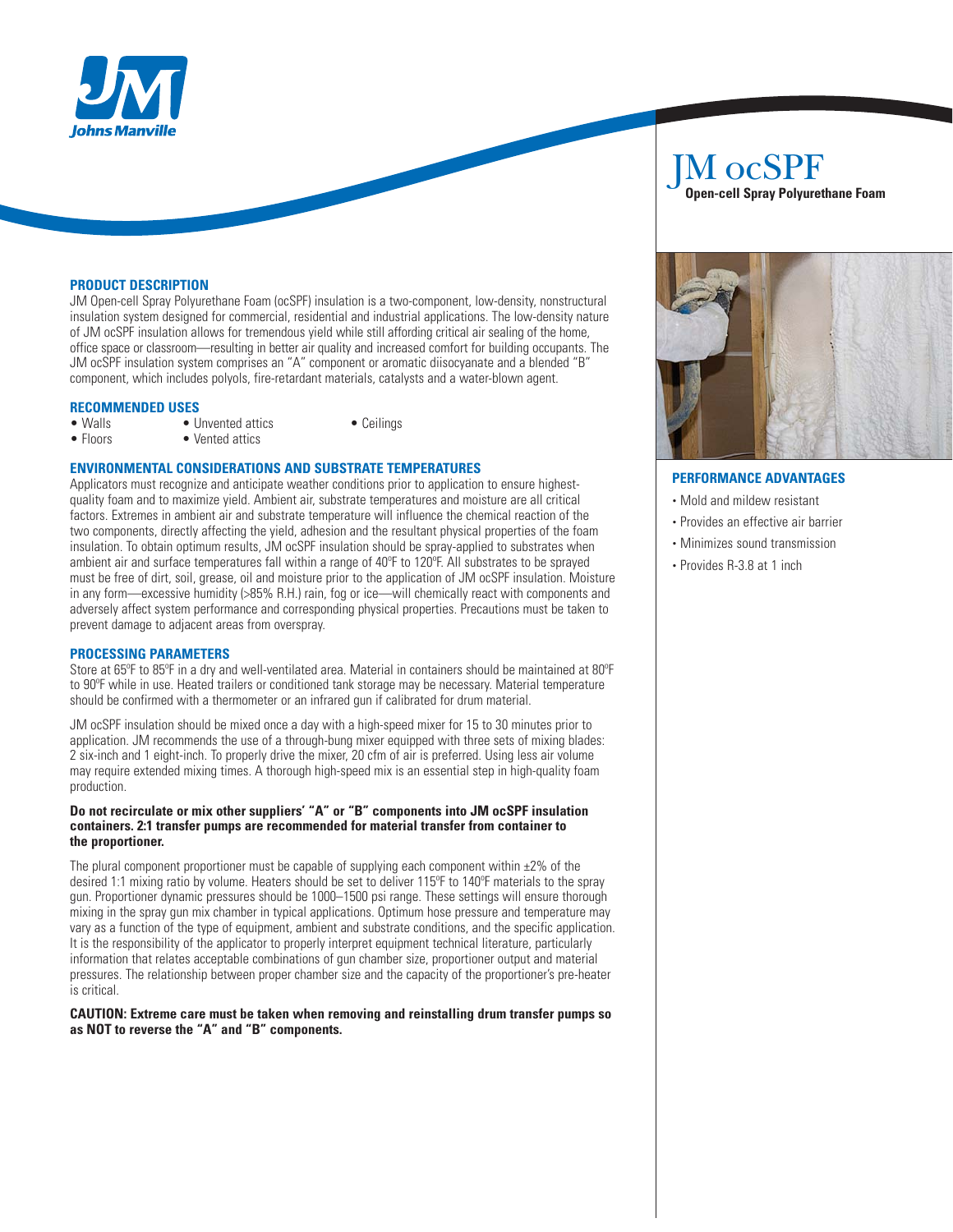## **TYPICAL PHYSICAL PROPERTIES\***

| <b>Properties</b>               | <b>Test Method</b> | <b>Values</b>                                                         |
|---------------------------------|--------------------|-----------------------------------------------------------------------|
| Fungi Resistance                | ASTM G21           | Zero Rating                                                           |
| R-value (aged)                  | ASTM C518          | 3.8 at 1 inch                                                         |
|                                 |                    | 13 at 3.5 inches                                                      |
|                                 |                    | 19 at 5.5 inches                                                      |
| Air Leakage Rate                | ASTM E283          | $< 0.02$ (L/s)/m <sup>2</sup>                                         |
| <b>Compressive Strength</b>     | ASTM D1621         | $< 5$ psi                                                             |
| <b>Apparent Density</b>         | <b>ASTM D1622</b>  | 0.5 pcf (Normal)                                                      |
| Open-cell Content               | ASTM D2856         | >90%                                                                  |
| Tensile Strength                | <b>ASTM D1623</b>  | $< 5$ psi                                                             |
| Permeability                    | ASTM E96           | 21 perm-in                                                            |
| Dimensional Stability           | <b>ASTM D2126</b>  | <15% Change in Volume                                                 |
| Surface Burning Characteristics | ASTM E84           | Flame-Spread Index <25<br>Smoke-Developed Index <450<br>(at 4 inches) |

\*These items are provided as general information only. They are approximate values and are not part of the product specifications.

## **PROCESSING PARAMETERS AND PHYSICAL CHARACTERISTICS**

| Pre-heater Temperature | "A" and "B" 115-140°F             |
|------------------------|-----------------------------------|
| Hose Temperature       | "A" and "B" 115-140°F             |
| Pressures              | 1000-1500 psi (dynamic)*          |
| Mix Ratio Parts        | I 1 to 1 by volume "A" to "B"     |
| Viscosity at 75°F      | 225 cps "B"                       |
| Shelf Life             | 6 months $@$ 65-85 ${}^{\circ}$ F |

\*Dependent upon hose length.

Technical specifications as shown in this literature are intended to be used as general guidelines only. The physical and chemical properties of JM ocSPF insulation listed herein represent typical, average values obtained in accordance with accepted test methods and are subject to normal manufacturing variations. The properties are based on using appropriate spray foam application equipment settings for mixing, temperature and pressure. They are supplied as a technical service and are subject to change without notice. Any references to numerical flame-spread or smoke-developed ratings are not intended to reflect hazards presented by these or any other materials under actual fire conditions. Check with the sales office nearest you for current information. All Johns Manville products are sold subject to Johns Manville's Limited Warranty and Limitation of Remedy. For a copy of the Johns Manville Limited Warranty and Limitation of Remedy or for information on other Johns Manville thermal and acoustical insulation and systems, call the 800 number or write to the address, listed on the last page.